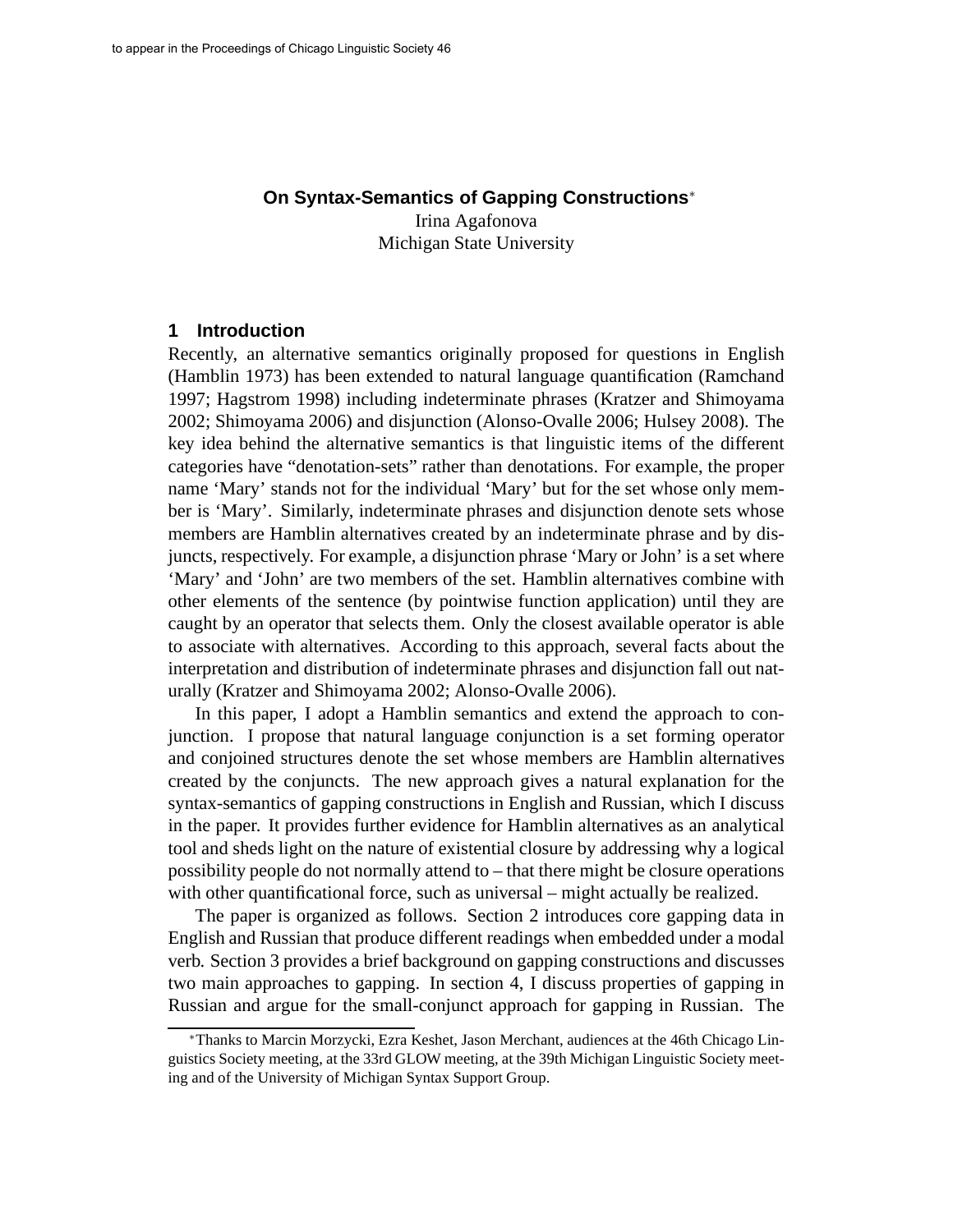syntactic structure for gapping motivated in section 4 produces some puzzling interpretation facts. Section 5 proposes an alternative semantics for conjunction and reanalyzes the puzzling data. Section 6 concludes.

## **2 Core data**

We present the observation that modals in gapping with conjunction have both wide and narrow scope readings in Russian. The core data are given in  $(1) - (4)$ .<sup>1</sup>

- (1) Petja **mozet ˇ est'** ikru, a Vanja **est'** boby. Petja can eat caviar and Vanja eat beans 'Petja can eat caviar and Vanja eat beans.'
	- a.  $\Diamond$  (P & V)

Life is not always fair. Petja can eat caviar while Vanja eats beans.

b.  $(\Diamond P \& \Diamond V)$ People have different allergies. Petja can eat caviar and Vanja can eat beans.

The sentence in (1) is a gapping sentence where the modal appears in only the first conjunct. The non-finite main verb is present in both conjuncts. The sentence has two readings. According to the first reading (1a), the modal takes wide scope over the entire coordinate structure. The wide scope reading is true just in case it is possible that Petja and Vanja both eat the foods mentioned. According to the second reading (1b), the modal takes narrow scope with respect to conjunction. The narrow scope reading is true just in case either boy can eat the food named.

The narrow scope reading of the modal is also possible if the modal is negated in Russian. Consider the following sentence (2), which has two interpretations.

(2) Petja **ne možet est'** ikru, a Vanja **est'** boby. Petja not can eat caviar and Vanja eat beans

'Petja cannot eat caviar and Vanja eat beans.'

a.  $\neg \Diamond (P \& V)$ 

It is not fair! Petja cannot eat caviar while Vanja eats beans.

b.  $(\neg \Diamond P \& \neg \Diamond V)$ 

Petja and Vanja have allergies. Petja cannot eat caviar and Vanja cannot eat beans.

(1) Politik možet govorit', čto narod dolžen znat' pravdu, a žurnalist zajavljat', čto politician can say that people must know truth and journalist state that 'A politician can say that people must know the truth and a journalist state that . . . '

#### I leave a more detailed investigation of the variation for future research.

<sup>&</sup>lt;sup>1</sup>There is speakers' variation of the acceptability of the sentence in (1). A simple google search indicates that constructions with a modal scoping over coordination and a non-finite main verb in each conjunct do occur in Russian, e.g.: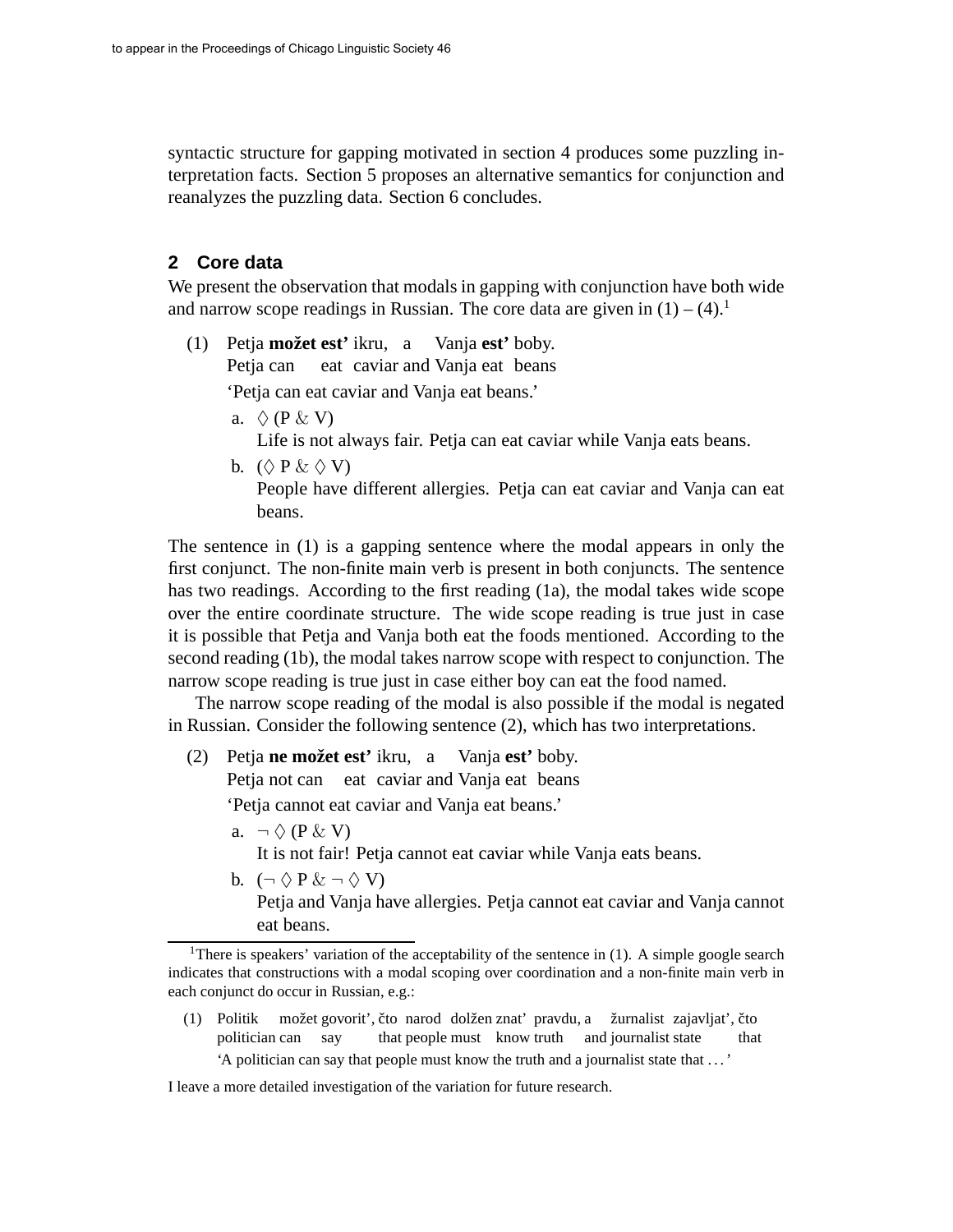In (2a), the negated modal takes wide scope with respect to conjunction. According to this reading, it is not possible that Petja eats caviar and Vanja eats beans. In (2b), the negated modal takes narrow scope with respect to conjunction. The modal and negation both distribute into each conjunct. According to this reading, Petja is not allowed to eat caviar and Vanja is not allowed to eat beans.

In the corresponding gapping construction in English, the wide scope reading of the modal is available, but the narrow scope reading of the modal is not possible, as shown in (3).

- (3) Ward can eat caviar and Sue eat gravel. (Siegel 1987)
	- a.  $\Diamond$  (W & S) It is possible that Ward eats caviar and Sue eats gravel.
	- b.  $*(\Diamond \mathbf{W} \& \Diamond \mathbf{S})$

Ward can eat caviar and Sue can eat gravel.

The wide scope reading of the modal is salient if the modal is negated, as indicated in (4a). The narrow scope reading of the negated modal is not available (4b).

- (4) Ward **can't eat** caviar and Sue **eat** beans. (Siegel 1987)
	- a.  $\neg \Diamond (P \& V)$

It is not possible that Ward eats caviar and Sue eats beans.

b.  $* \neg (\Diamond P \& \Diamond V)$ 

It is not the case that Ward can eat caviar and Sue can eat beans.

To summarize briefly, gapping with conjunction has both wide and narrow scope readings of the modal in Russian, but only wide scope reading of the modal in English. In the rest of the paper, we develop an approach to conjunction which will account for the data. I adopt a Hamblin semantics (Hamblin 1973) for conjunction and argue that conjunction denotes the set of Hamblin alternatives. The new approach will account for the data without complicating the syntax of gapping constructions. According to this approach, both conjunction and disjunction are set forming operators whose members are Hamblin alternatives formed by conjuncts and disjuncts, respectively. To distinguish between conjunction and disjunction, I claim that there might be closure operations with different quantificational force. Whereas the set of Hamblin alternatives formed by disjunction is closed by existential closure, the 'conjunction' set must be 'universally' closed (Chierchia 2004). I now provide a brief background on gapping constructions and introduce two main approaches – the large-conjunct and small-conjunct approaches to gapping. I then discuss gapping constructions in Russian and argue for the small-conjunct approach for gapping in Russian.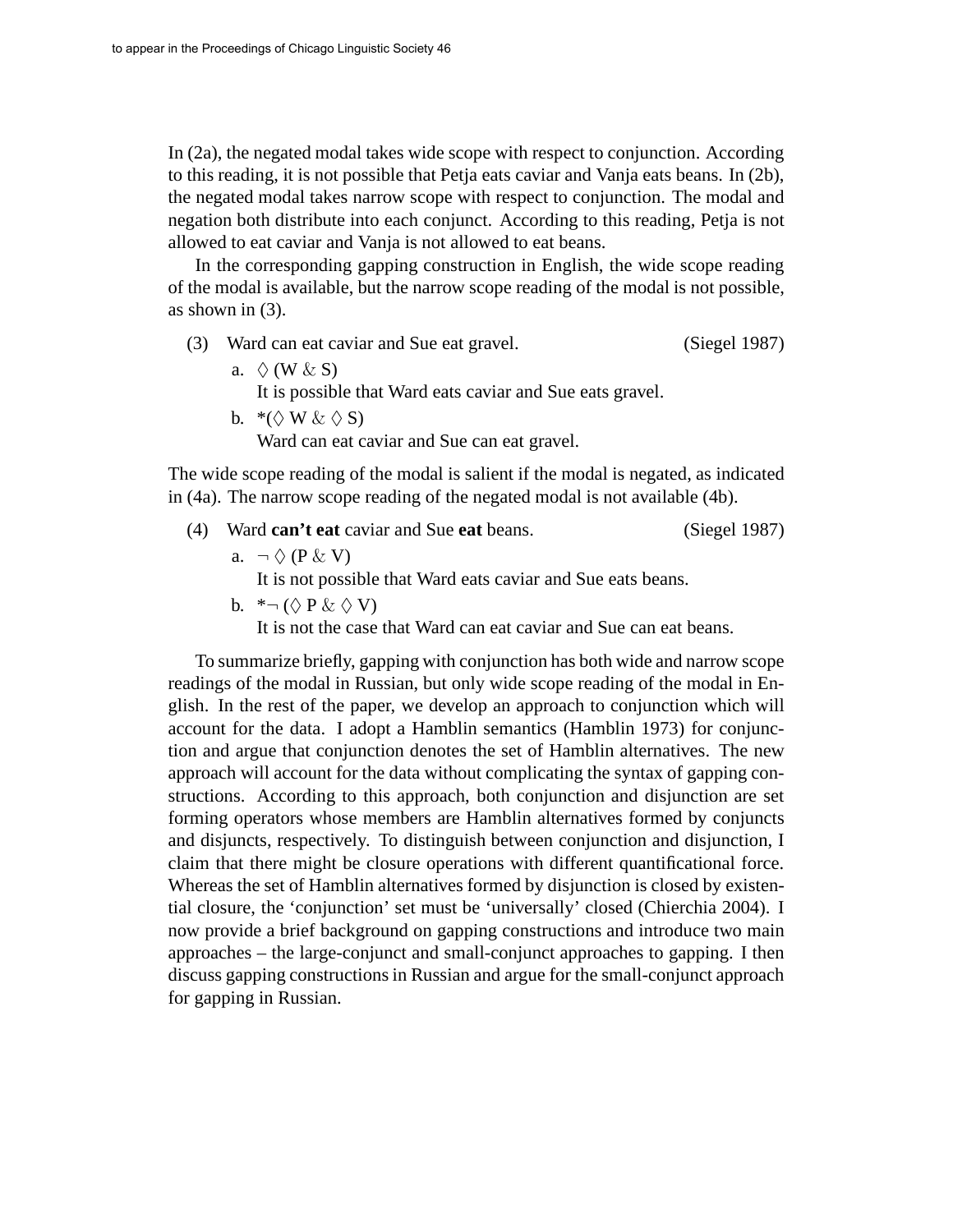## **3 Background on gapping**

Starting with (Ross 1970), sentences such as (5) have been referred to as gapping. In  $(5)$ , the verb *ate* in the second conjunct is omitted but it is interpreted as if it were there.

(5) Some **ate** natto and others rice.

In a gapping construction, a verb and other material can go unpronounced if their content can be recovered from the preceding conjunct. In the example (5), the verb ate of the first conjunct is the antecedent for the gap in the second conjunct. In case only a verb is gapped, the gap is called a single gap (6a). When more material is gapped, the gap is referred to as a complex gap (6b).

|  |  |  | (6) a. Some ate natto and others rice. |  |  | (single gap) |  |  |  |
|--|--|--|----------------------------------------|--|--|--------------|--|--|--|
|  |  |  |                                        |  |  |              |  |  |  |

b. Some **ate the natto** hungrily and others timidly. (complex gap)

Gapping can target finite verbs  $(7a)$ , or finite auxiliaries or modals  $(7b)$ .<sup>2</sup> In the latter case, the main verb may retain in the second conjunct. In the paper, we will primarily be dealing with gapping structures such as (7b).

- (7) a. Jill **watched** the hockey game and Jori the luge race.
	- b. Jill **will referee** the hockey game and Jori **time** the luge race.

In the theory of gapping, there are two main questions with regard to properties of gapping constructions. First question is about the size of the conjunct containing the gap. There are two main approaches to the size question. On the one hand, it is assumed that the conjunct containing the gap is much larger than it appears on the surface and that it is of the size of the ungapped conjunct. This approach is usually referred to as the large-conjunct approach (Ross 1967; Neijt 1979; van Oirsouw 1987; Wilder 1994; Wilder 1997; Hartmann 2000). On the other hand, it is hypothesized that the gapped conjunct is smaller than its ungapped counterpart. This approach has been called the small-conjunct approach to gapping (Johnson 1996; Johnson 2009; Coppock 2001; Lin 2002). Second question asks how the gap is produced. There are three approaches to the way the gap in the second conjunct is derived. According to the first approach, the gap is the result of ellipsis (Coppock 2001). According to the second approach, the 'shared' material in gapping constructions moves across-the-board (Johnson 2009). Third approach assumes that the gap is a null pro-form (Williams 1997). In this paper, we will be dealing with the size question.

According to the large-conjunct approach, bigger phrases, such as TPs, are coordinated  $(8)$ .<sup>3</sup>

<sup>&</sup>lt;sup>2</sup>These sentences are from  $(Lin 2002)$  (p.10).

 $3$ Following (Munn 1993), I assume that conjunction phrase is an adjunction in the syntax. According to this view, the conjunction and the second conjunct adjoin to the first conjunct.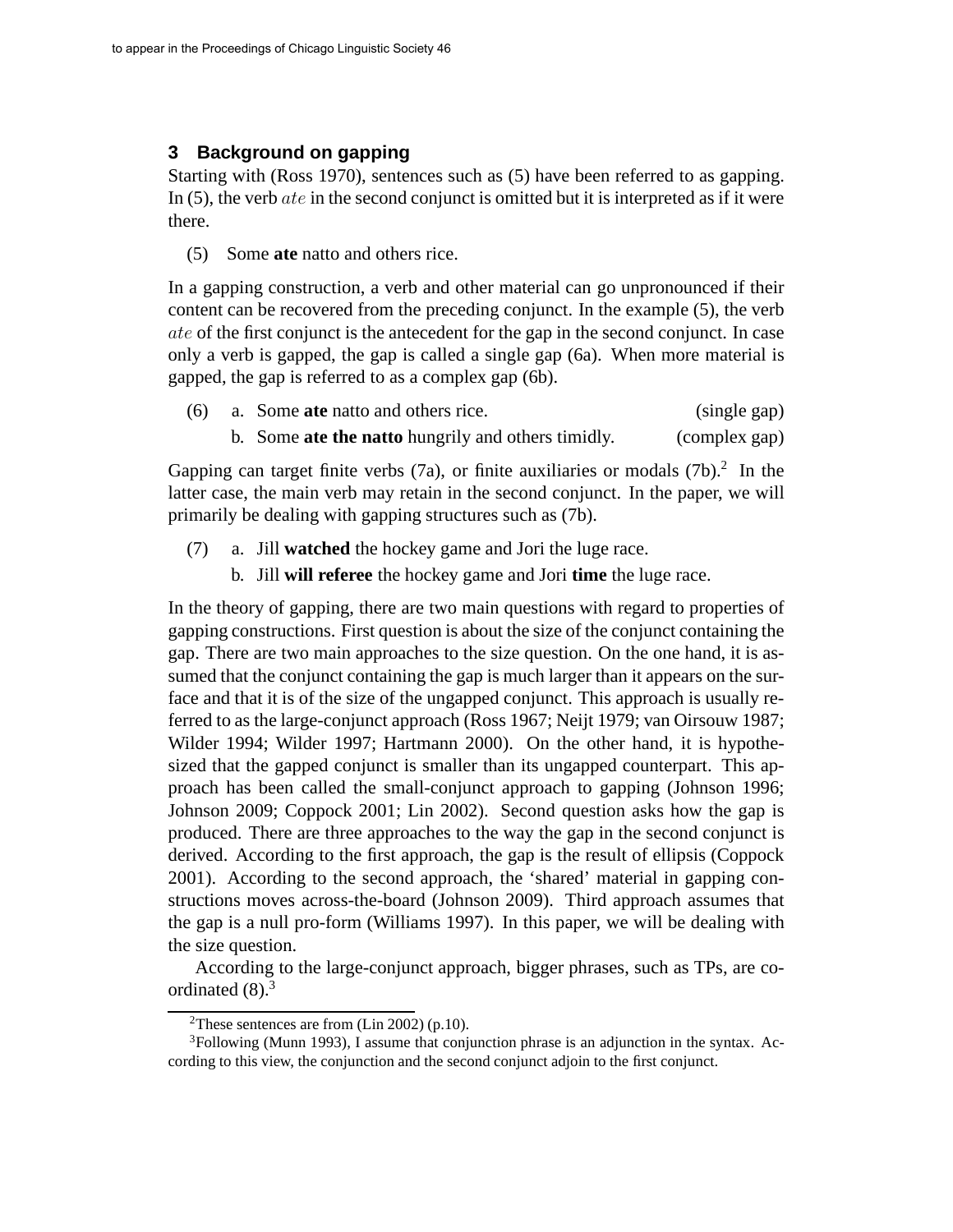

Some kind of a (syntactic) reduction mechanism derives the gap, by which the verb and other material of the second conjunct get deleted under identity with material in the first conjunct. Correspondingly, the sentence in (9a) receives the parse as in (9b), where the strike-out represents reduced material.

- (9) a. John ate natto and Bill rice.
	- b.  $[\tau_P]$  John **ate** natto] or  $[\tau_P]$  Bill **ate** rice]

The large-conjunct approach predicts that no item of the first conjunct will be able to bind an element or to scope over an element of the second conjunct. However, the prediction is not born out. The following scope and binding facts pose a problem for the large-conjunct approach (Siegel 1984; Siegel 1987; Oehrle 1987; McCawley 1993; Johnson 1996; Lin 2002). In gapping, the subject of the first conjunct binds the pronoun in the subject of the second conjunct (10).

- (10) a. No woman<sub>i</sub> can join the army and her<sub>i</sub> girlfriend the navy.
	- b. Not every student, bought a hat, and her, brother a sweatshirt.

Standard assumptions about how binding works suggest that in the sentences (10), the subject of the first conjunct c-commands the subject of the second conjunct. Notice that binding is not possible in corresponding non-gapped sentences (11).

- (11) a.  ${}^*r_{TP}$  No woman<sub>i</sub> can join the army] and  $r_{TP}$  her<sub>i</sub> girlfriend can join the navy.]
	- b.  ${}^*$ [TP Not every student<sub>i</sub> bought a hat] and [TP her<sub>i</sub> brother bought a sweatshirt.]

In (11), the whole sentences (TPs) are coordinated and a quantifier of the first conjunct cannot bind into the second conjunct. On the large-conjunct approach, the sentences in (10) are analyzed as conjoined TPs and are wrongly predicted to be ungrammatical.

In the gapping sentence in (12a), the negated modal takes wide scope with respect to coordination, receiving the non-distributed modal reading, paraphrased in (12b).

(12) a. Ward can't eat caviar and Mary eat beans.

b. It is not possible that Ward eats caviar and Mary eats beans.

The corresponding non-gapped sentence, conjoining two TPs, has the distributed modal reading.

(13)  $[\tau_P$  Ward can't eat caviar] and  $[\tau_P$  Mary can't eat beans.]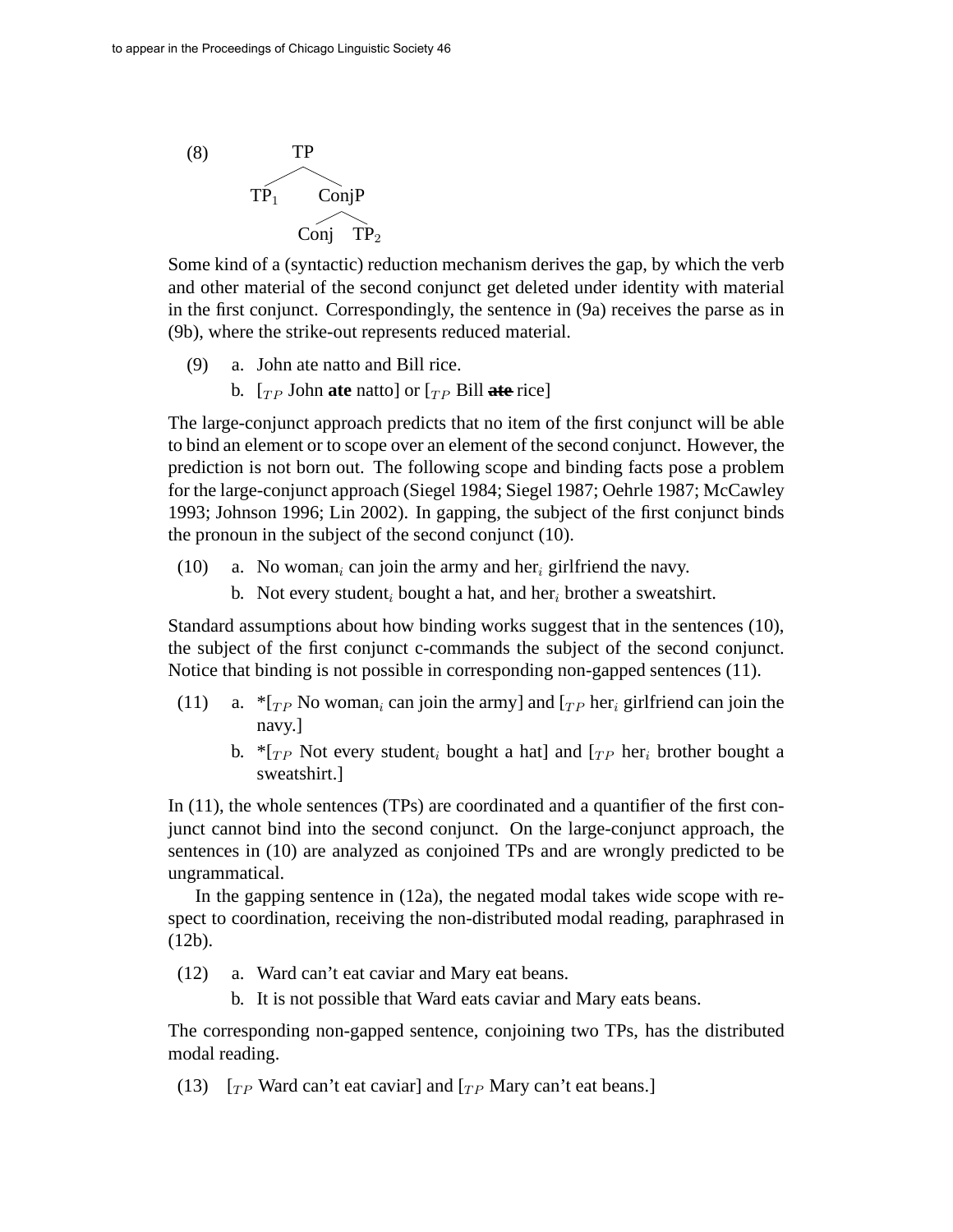On the large-conjunct approach, (12a) is analyzed as (13), but they do not mean the same thing.

According to the small-conjunct approach, smaller phrases are conjoined and "shared" material lies outside coordination (14).



According to this approach, the sentence in (15a) is a vP-coordination and has a parse as in (15b).

- (15) a. John **can** eat natto and Bill eat rice.
	- b. John<sub>i</sub> can  $\left[{}_{vP} t_i \right]$  eat natto] and  $\left[{}_{vP} \right]$  Bill eat rice]

The approach makes correct predictions about wide scope modals and cross-conjunct binding. According to this approach, finite auxiliary and modal verbs lie outside coordination, as in (15b). This allows the modals or other auxiliary operators to take scope over the coordination. The subject of the first conjunct moves out of its vP and c-commands the subject of the second conjunct correctly predicting the binding fact, as in  $(16)$ .

- (16) a. No woman<sub>i</sub> can join the army and her<sub>i</sub> girlfriend the navy.
	- b. No woman<sub>i</sub> can [ $_{v}P$  t<sub>i</sub> join the army] and [ $_{v}P$  her<sub>i</sub> girlfriend the navy.]

The wide scope of modals and cross-conjunct binding facts show that a smallconjunct approach should be adopted to analyze gapping constructions in English (Coppock 2001; Lin 2002; Johnson 2009). We now discuss properties of gapping constructions in Russian. I show that properties of gapping in Russian can be accounted for if we use the small-conjunct approach. I extend the analysis to gapping in Russian and argue for a unified treatment of gapping cross-linguistically.

# **4 Gapping in Russian**

There are two conjunctions in Russian,  $i$  and  $a$ , that correspond to the English conjunction and, but only the a conjunction can be used in gapping in Russian. Consider a minimal pair in (17), which shows that gapping is possible with  $a$ , but not with  $i$ .

(17) a. Ženščiny zakazali vino, **a** mužčiny kon'jak. women ordered wine and men cognac 'Women ordered wine and men cognac.'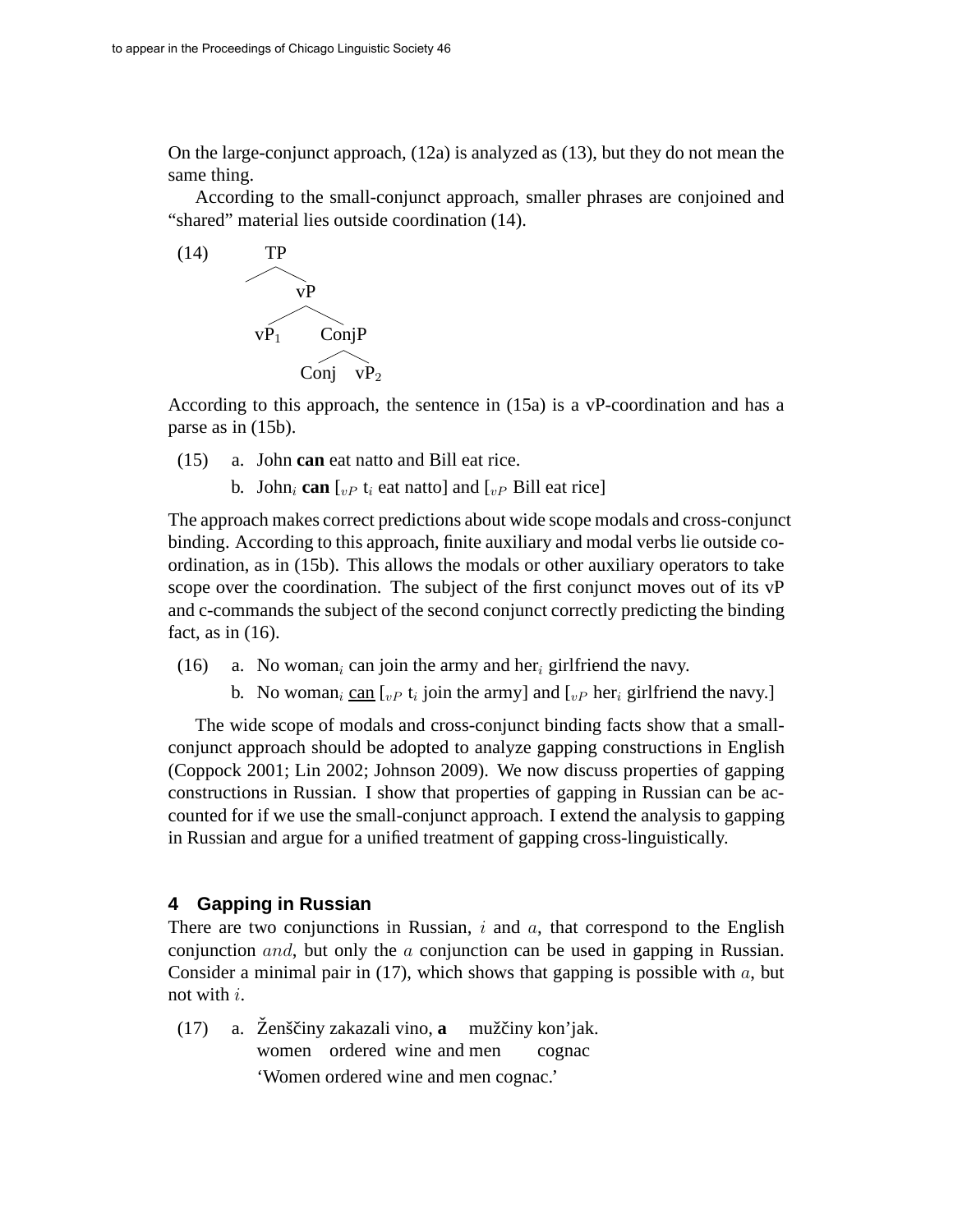b. #Ženščiny zakazali vino **i** mužčiny kon'jak. women ordered wine and men cognac 'Women ordered wine and men cognac.'

One of the characteristic properties of gapping is a restriction to coordination (Jackendoff 1971; Hudson 1976; Johnson 2009).

- (18) a. Some had eaten mussels and others shrimp.
	- b. \*Some had eaten mussels because others shrimp.

(18a) is a gapping structure with coordination and it is grammatical. On the other hand, (18b) is a subordinating clause with gapping and it is ungrammatical. We observe the same distribution in Russian (19).

- (19) a. Petja kupil dom, a Petja bought house and Vanja yacht Vanja yahtu. 'Petja bought a house and Vanja bought a yacht.'
	- b. \*Petja kupil dom, potomučto Vanja yahtu. Petja bought house because Vanja yacht '\*Petja bought a house because Vanja a yacht.'

Compare the grammatical coordinate structure with gapping (19a) and the ungrammatical subordinating clause with gapping (19b).

Gapping in Russian and English share syntactic properties, including locality constraints. In both languages, gapping obeys subjacency.

- (20) a. \* Kolja sel na poezd, iduščij v Peterburg, a Vanja v Moskvu. Kolja sat on train going to Petersburg and Vanja to Moscow 'Kolia took the train going to St.Petersburg and Vanja took the train going to Moscow.' (complex NP island)
	- b. \* Ja ušël, kogda prišël Petja, a ty Vanja.
		- I left when came Petja and you Vanja
		- 'I left when Petja came and you left when Vanja came.' (wh-island)

(20) shows that gapping is not possible out of an island (Kazenin 2009). We observe the same effects in English (Johnson 2004).

- (21) a. \*John wondered what to cook today and Peter tomorrow. (wh-island)
	- b. \*I read out the order to fix tortillas, and Mary beans. (complex NP island)

Gapping in Russian shares scope and binding facts with gapping in English. The subject of the first conjunct is able to bind a pronoun in the subject of the second conjunct (22a). The corresponding non-gapped sentence does not allow crossconjunct binding (22b). This is similar to cross-conjunct binding fact in English.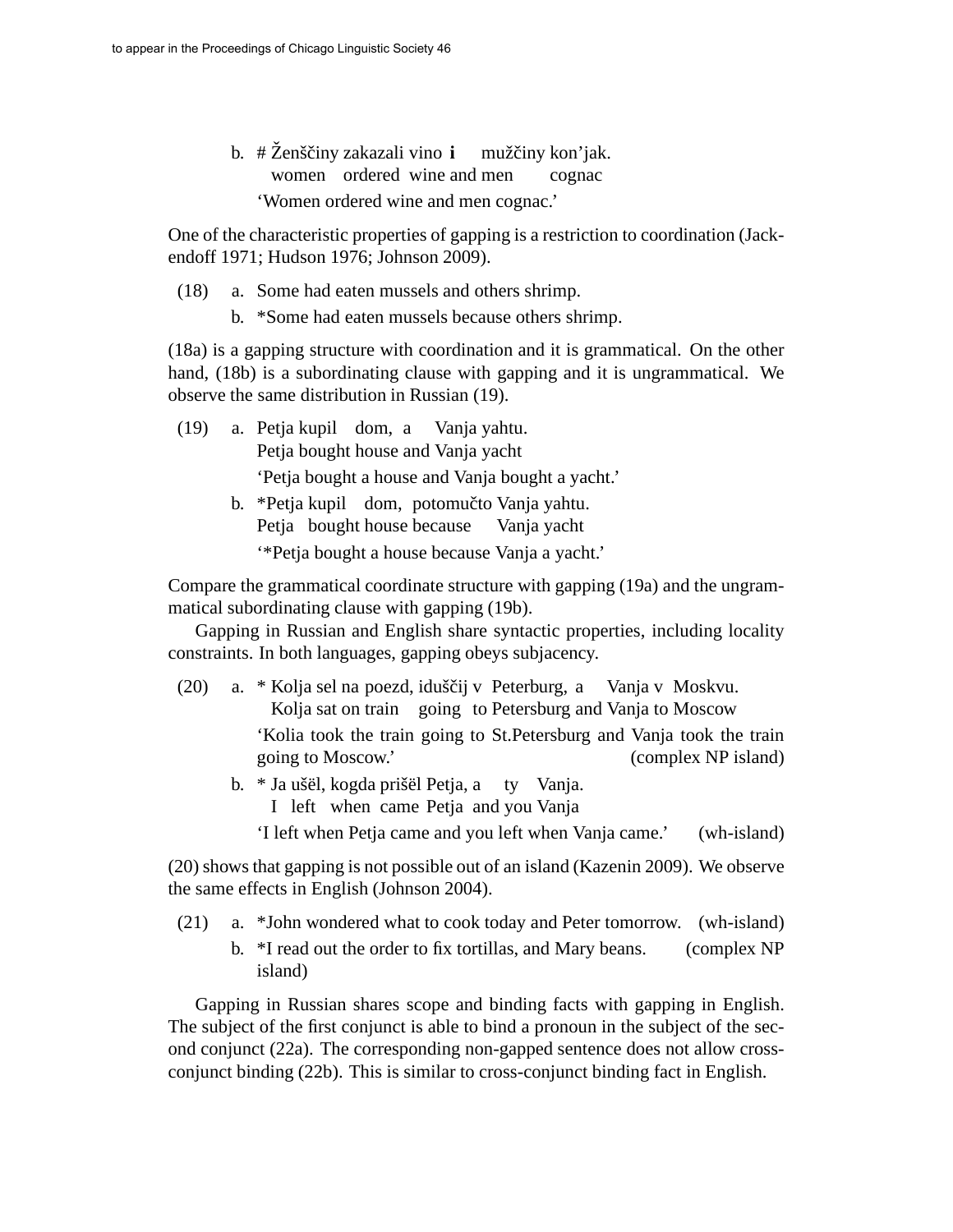(22) a. Ne každyj mal'čik<sub>i</sub> budet igrat' v kukly, a ego<sub>i</sub> sestra v zvezdnye not every boy will play in dolls and his sister in star vojny. wars

'Not every boy<sub>i</sub> will play dolls and his<sub>i</sub> sister – star wars.'

b. \*Ne každyj mal'čik<sub>i</sub> budet igrat' v kukly, a ego<sub>i</sub> sestra budet igrat' not every boy will play in dolls and his sister will play v zvezdnye vojny. in star wars

'\*Not every boy<sub>i</sub> will play dolls and his<sub>i</sub> sister will play star wars.'

The contrast in (22) indicates that subject should occur outside of coordination in gapping in Russian.

When embedded under a modal verb (23a), a wide scope reading of the modal is one of the possible readings (23b).

- (23) a. Petja **možet est'** ikru, a Vanja **est'** boby. Petja can eat caviar and Vanja eat beans 'Petja can eat caviar and others eat beans.'
	- b. It is possible that Petja eats caviar and Vanja eats beans.

In order to take a wide scope, the modal verb should outscope coordination. This is similar to what we see in English.

Cross-conjunct binding and wide scope of modals suggest that coordination should be smaller (such as coordination of vPs) in gapping in Russian. I claim that the small-conjunct approach should be adopted for the Russian gapping constructions. This is favorable since it provides a unified analysis of gapping in English and Russian.

If we are going to adopt the small-conjunct approach to gapping in Russian, then interpretation facts of the sentence in (24) are puzzling. In particular, the narrow scope reading of modals (24b) is not accounted for under this approach.

(24) Petja **možet est'** ikru, a Vanja **est'** boby.

Petja can eat caviar and Vanja eat beans

'Petja can eat caviar and Vanja eat beans.'

a.  $\Diamond$  (P & V)

Life is not always fair. Petja can eat caviar while Vanja eats beans.

b.  $(\Diamond \mathbf{P} \& \Diamond \mathbf{V})$ 

People have different allergies. Petja can eat caviar and Vanja can eat beans.

The small-conjunct approach to gapping predicts a modal to always have wide scope with respect to coordination. On this approach, only the reading in (24a) is derived. The narrow scope readings of the modal in (24b) is not predicted, which is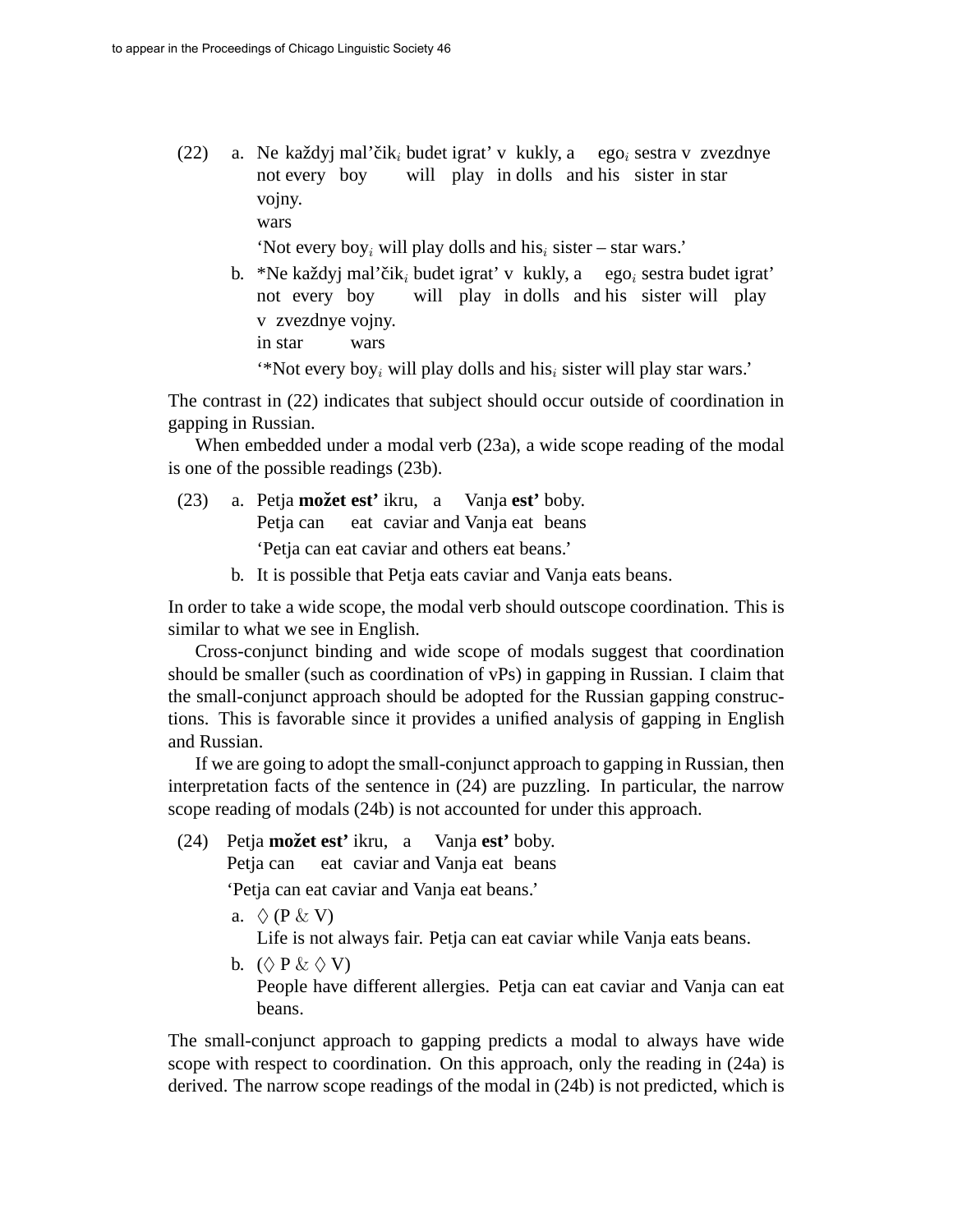puzzling. Another puzzling fact is why narrow scope reading of the modal is available in Russian but not in English. In the next section we provide a solution to the puzzles. I argue that adopting a Hamblin semantics (Hamblin 1973) for conjunction will account for the data without abandoning the small-conjunct approach to gapping constructions. To account for the difference between English and Russian, we refer to selectivity implemented as feature checking mechanism (Kratzer and Shimoyama 2002).<sup>4</sup> I propose that conjunctions can be selective in a way that they carry uninterpretable features corresponding to the interpretable features on operators. In English, and has an uninterpretable feature  $[\forall]$  which has to be checked by its interpretable counterpart such as a universal quantifier. In Russian,  $a$  has also an uninterpretable feature [∀], but it has to be checked against an 'inflectional category' such as aspect. The interaction between the features and corresponding operators is subject to syntactic constraints. The latter explains why there is no wide scope conjunction reading in English.

### **5 An alternative semantics for conjunction**

Recently, it has been argued that a set-based approach should be adopted for disjunction. In particular, a Hamblin semantics (Hamblin 1973) has been extended to disjunction (Alonso-Ovalle 2006; Hulsey 2008). On this approach, disjunction does not denote the truth-conditional logical operator ∨; rather it introduces a set of Hamblin alternatives. Hamblin alternatives combine with other elements of the sentence (by pointwise function application) until they are caught by an operator that selects them. Only the closest available operator is able to associate with alternatives. On this approach, several facts about the interpretation and distribution of disjunction fall out naturally. If we are going to adopt a Hamblin semantics for disjunction, it is conceptually preferred to have the alternative semantics analysis for both disjunction and conjunction. I propose that the natural language conjunction introduces into the semantic derivation the denotation of its conjuncts as Hamblin alternatives created by the conjuncts. For instance, a coordination phrase in (25a) has the denotation in (25b). Henceforth, I am going to use representations with world variables instead of once with classical modal-logic operators because it will allow to model a way that things might have been.

(25) a. Mary and John

<sup>4</sup>Thanks to Ezra Keshet for a hint at selectivity.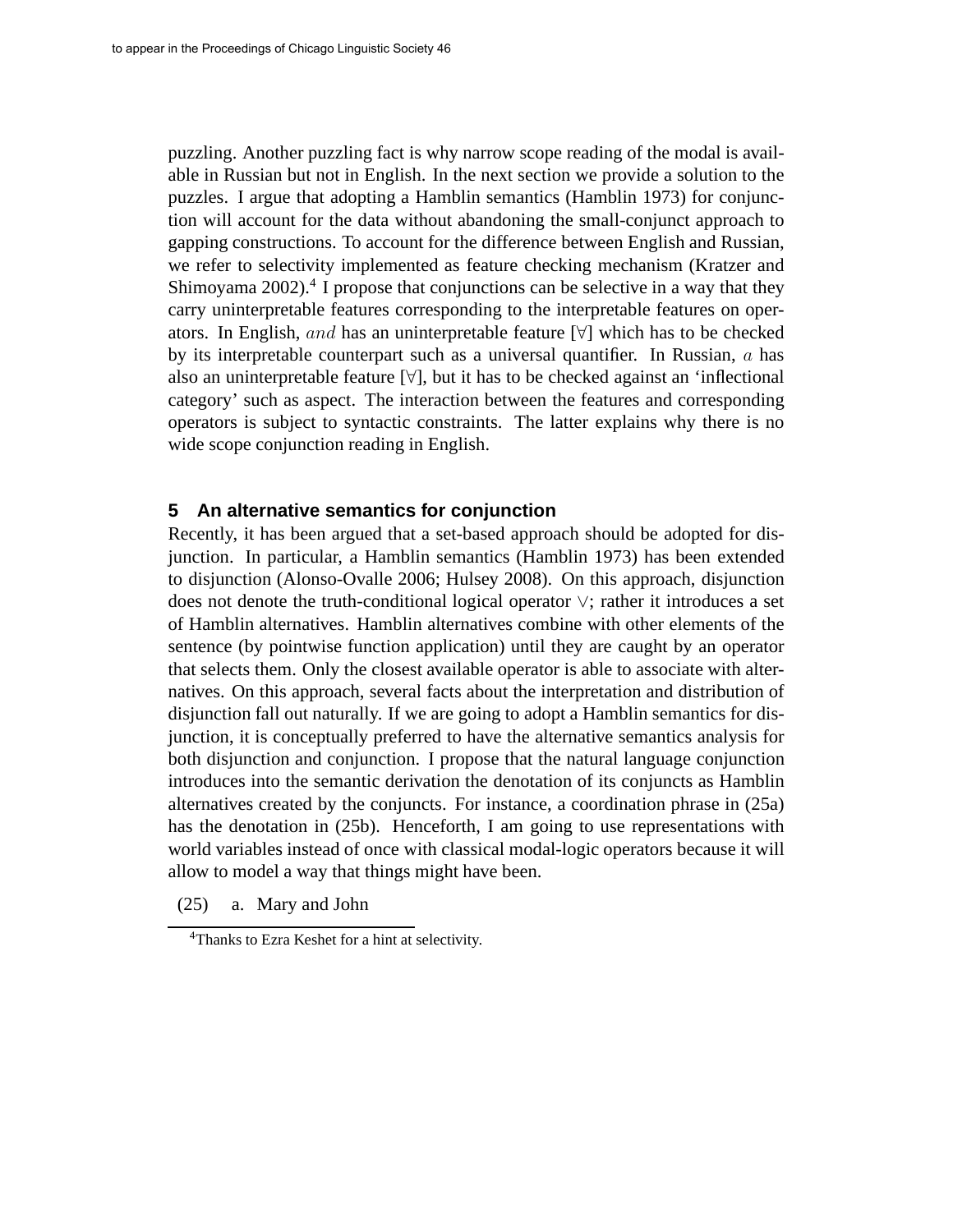

To distinguish between conjunction and disjunction, I claim that there might be closure operations with different quantificational force. Whereas the set of Hamblin alternatives formed by disjunction is closed by existential closure, the 'conjunction' set must be 'universally' closed. Existential closure operation has been introduced to account for quantificational variability of indefinites in different contexts (Kamp 1981; Heim 1982). On this view, indefinites are not existentially quantified inherently; rather indefinites introduce variables that have to be bound by some other operator in the sentence, such as an implicit existential quantifier. On this approach, existential closure operation applies at the sentence level or even at the text or discourse levels. In coordination, scope of disjunction is the point of existential closure (Alonso-Ovalle 2006; Hulsey 2008). I claim that, similar to disjunction, scope of conjunction is the point of universal closure operation realized as a universal closure phrase ∀P. In English, universal closure can be triggered under the scope of a modal verb resulting in a wide scope reading (26).



On a Hamblin semantics, each conjunct in (26) denotes the singleton set containing a proposition (27a). The conjunction takes the two singleton sets and returns a set with two members (27b). Next, the universal closure operation closes the set of Hamblin alternatives (27c). It gives a singleton set where every propositions is true. In the next step, the modal applies to the singleton set (27d).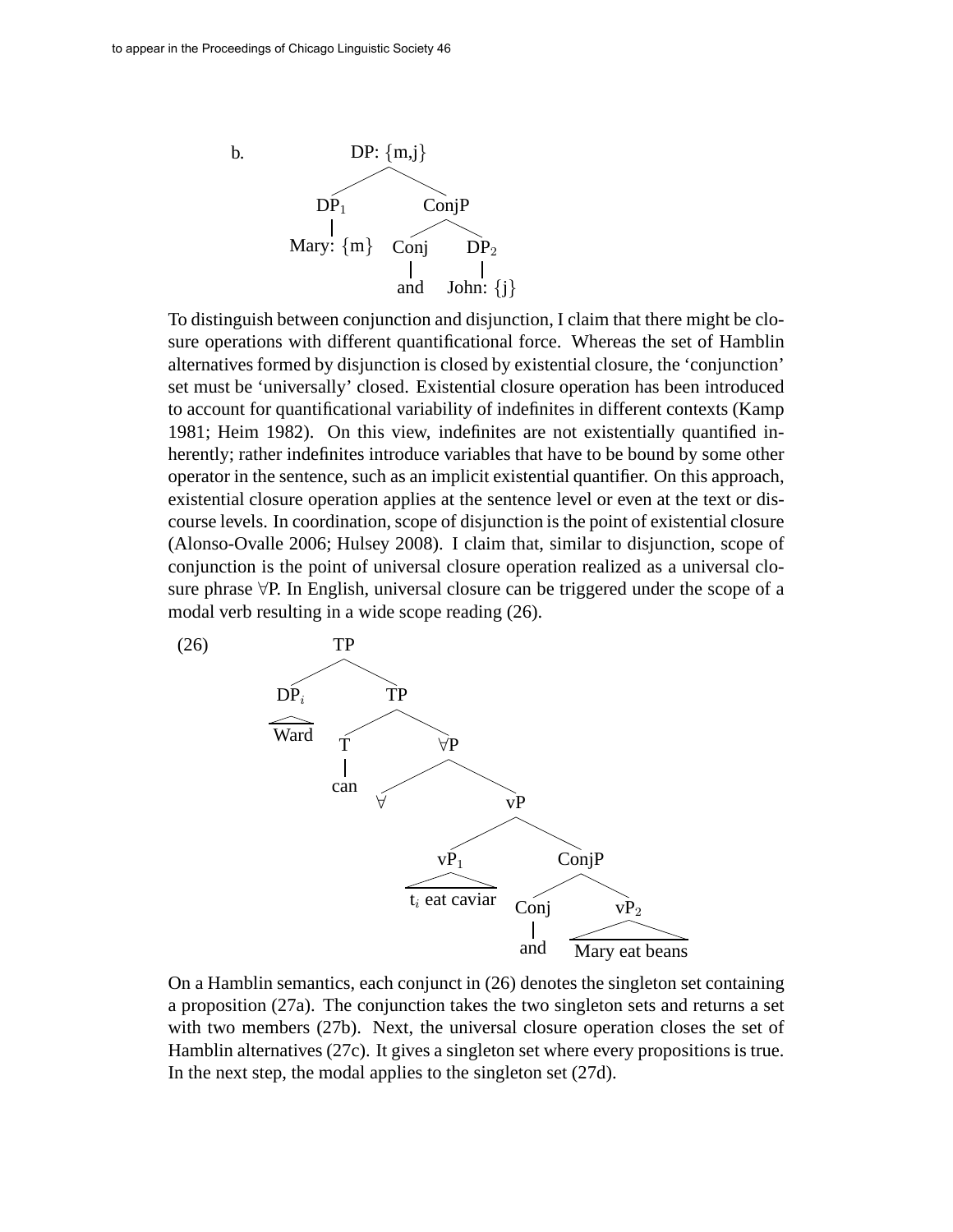- (27) a.  $\[\mathbf{v} \mathbf{P}_1\] = \{\text{Ward eat cavity}\}$ ;  $\[\mathbf{v} \mathbf{P}_2\] = \{\text{Mary eat beans}\}$ 
	- b.  $\[\mathbf{v} \mathbf{P}_1 \text{ and } \mathbf{v} \mathbf{P}_2\] = \{\text{Ward eat cavity}, \text{Mary eat beans}\}\$
	- c.  $\[\forall (\mathbf{v} \mathbf{P}_1 \text{ and } \mathbf{v} \mathbf{P}_2)\] = {\lambda \mathbf{w}. \forall \mathbf{p} [\mathbf{p} \in {\text{Ward eat caviar, Mary eat beans}} \rightarrow$  $p(w)]$
	- d.  $[\text{can } \forall (\nu P_1 \text{ and } \nu P_2)] = {\lambda w. \forall w' [w' \in D_w \rightarrow {\lambda w''. \forall p [p \in {\nu P_1, \nu P_2}]}$  $\rightarrow$  p(w")]}(w')]}
		- $= 1$  iff it is possible that every proposition {Ward eat caviar, Mary eat beans} is true.

We now can derive different scope readings of modal verbs in gapping in Russian. To derive a wide scope reading of the modal, universal closure operation should apply before the modal verb enters the derivation (28).



- (29) a.  $\[\mathbf{v} \mathbf{P}_1\] = \{\text{Petja eat caviar}\}\;\{\mathbf{v} \mathbf{P}_2\] = \{\text{Vanja eat beans}\}\}\$ 
	- b.  $\llbracket vP_1$  and  $vP_2\rrbracket = \{Petja eat caviar, Vanja eat beans\}$
	- c.  $\left[\forall (\nu P_1 \text{ and } \nu P_2)\right] = {\lambda \omega \forall p[p \in \text{Pe}t] a e a t c a v i a r, \text{Vanja} e a t be a n s } \rightarrow$  $p(w)]$
	- d.  $[\text{can } \forall (\nu P_1 \text{ and } \nu P_2)] = {\lambda w. \forall w' [w' \in D_w \rightarrow {\lambda w''. \forall p [p \in {\nu P_1, \nu P_2}]}$  $\rightarrow$  p(w")]}(w')]}

 $= 1$  iff it is possible that every proposition {Petja eat caviar, Vanja eat beans} is true.

We derive a narrow scope reading of the modal by applying the modal verb first and the universal closure operation afterwards (30).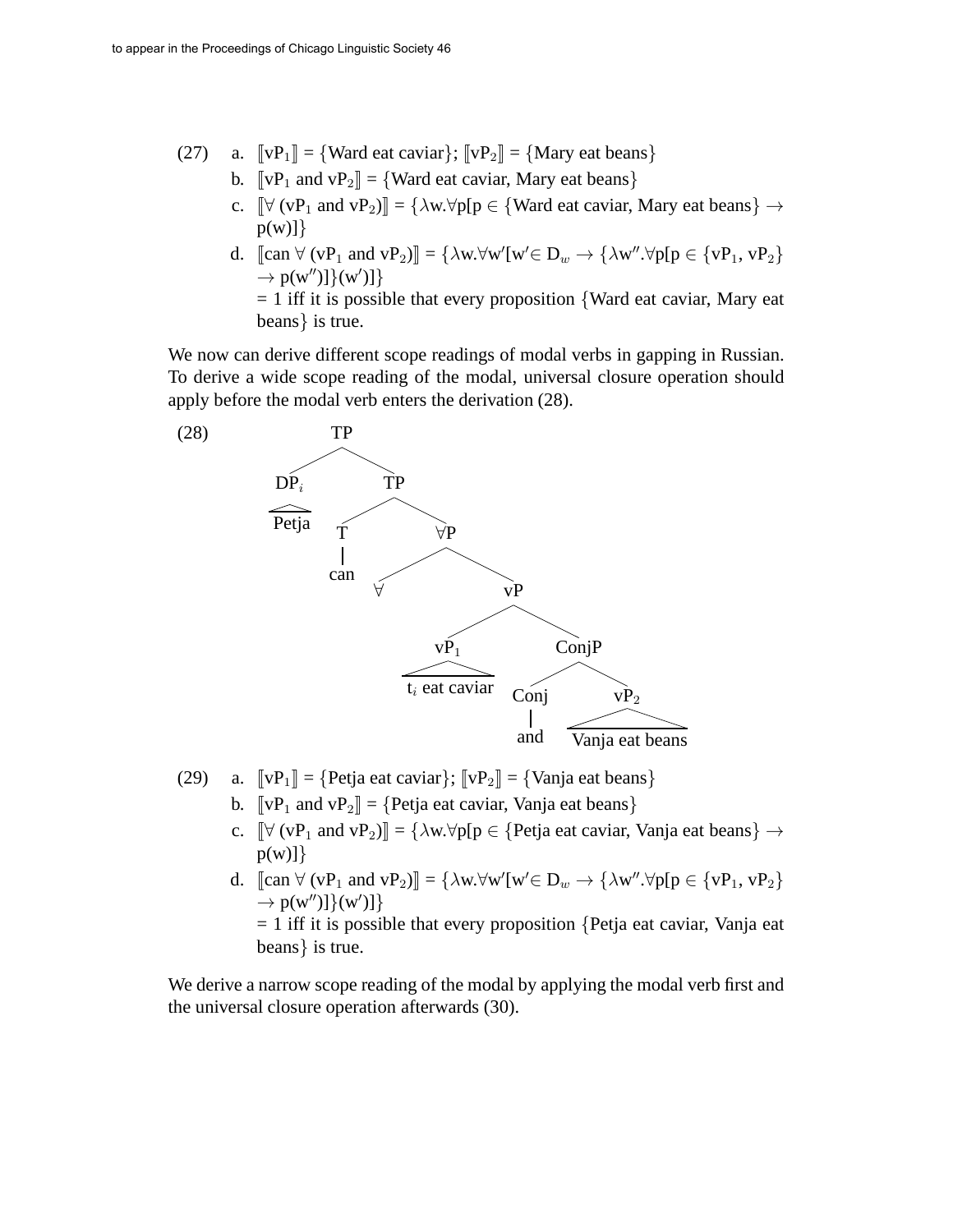

- (31) a.  $\[\mathbf{v}\mathbf{P}_1\] = \{\text{Petja eat caviar}\}\;\{\mathbf{v}\mathbf{P}_2\] = \{\text{Vanja eat beans}\}\}\$ 
	- b.  $\llbracket vP_1 \text{ and } vP_2 \rrbracket = \{ \text{Petja eat caviar, Vanja eat beans} \}$
	- c. [can  $(vP_1 \text{ and } vP_2)$ ] = { $\lambda w. \forall w'[w' \in D_w \rightarrow vP_1(w')]$ ,  $\lambda w. \forall w'[w' \in D_w$  $\rightarrow \text{vP}_2(\text{w}')$ ]
	- d.  $[\forall$  (can (vP<sub>1</sub>) and can (vP<sub>2</sub>)) $] = {\lambda w'' \cdot \forall p[p \in {\lambda w. \forall w'[w' \in D_w \rightarrow \emptyset]}$}$  $\mathbf{v}(\mathbf{P}_1(\mathbf{w}'))$ ,  $\lambda \mathbf{w} \forall \mathbf{w}'[\mathbf{w}' \in \mathbf{D}_w \rightarrow \mathbf{v}'\mathbf{P}_2(\mathbf{w}')]\}$  &  $\mathbf{p}(\mathbf{w}'')$ ]  $= 1$  iff every propositions in the set (Petja can eat caviar, Vanaj can eat beans) is true.

Now we can turn to the second puzzling question why there is narrow scope reading of modals in gapping with conjunction in Russian, but not in English. In the paper on indeterminate pronouns, Kratzer and Shimoyama (2002) attribute the difference in distribution between the Japanese and German indeterminate phrases to the selectivity property. In German, the indeterminate pronoun  $irgenein$  'someone' is selective. It carries an uninterpretable feature [∃] that has to be checked against its interpretable counterpart such as an existential operator. It cannot associate with the universal, question or inflectional negation operators, but only with the existential operator. For example, the sentence with  $irgendein$  (32) has the readings in (32a) and (32b) but not in (32c).

- (32) **Irgendeins** von diesen Kindern kann sprechen. irgend-one of these children can talk
	- a. One of those children can talk (the speaker doesn't know or care which one it is).
	- b. One of those children is allowed to talk (any one is a permissible option).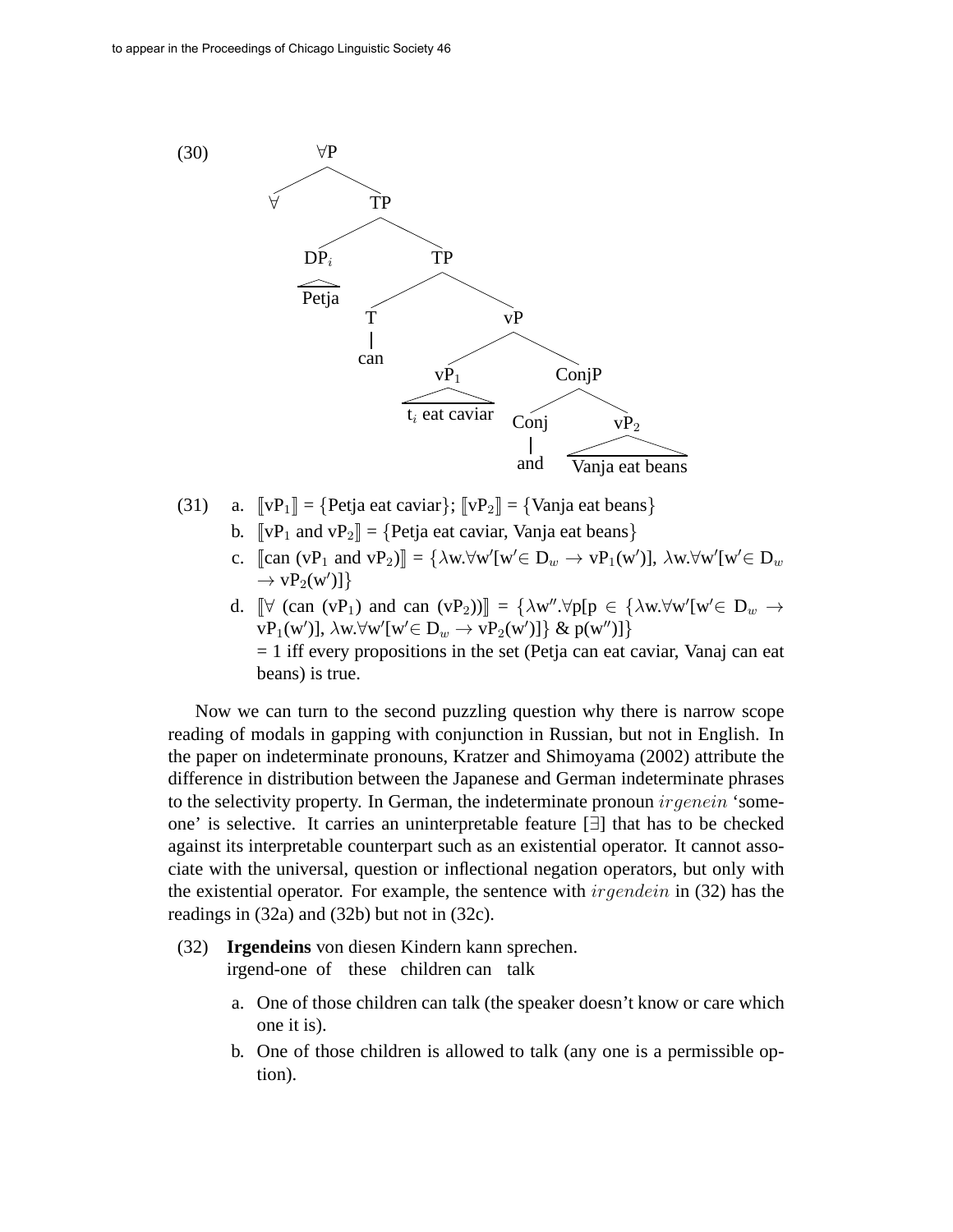c. \* Any one of those children can talk (in the sense of 'any one of those children has the ability to talk.')

(32c) has a generic reading triggered by the presence of a universal operator, but ir qendein cannot associate with it. Similarly, the indeterminate pronoun cannot associate with the inflectional negation 'nicht' (33a) or the question word 'ob' (33b).

(33) a. \* Ich hab' **nicht irgendwas** gelesen. I have not irgend-what read

'I didn't read anything.'

b. Der Lehrer hat gefragt, **ob** the teacher has asked whether Hans irgend-one book read Hans **irgendein** Buch gelesen hat. has 'The teacher asked whether Hans read any book.' Impossible reading: The teacher asked whether {Hans read book a, Hans read book b, Hans read book c, ... etc. for all books in the universe of discourse }

In Japanese, indeterminate pronouns do not have any uninterpretable features. They are not selective. A pronoun gets its interpretation depending on the operator it encounters on its way, as schematized in (34).

(34) [indeterminate pronoun]-ka/-mo, where -ka is a  $wh$ -question and -mo is a universal quantifier

On this approach, there is no need to provide different semantics for the English and Japanese indeterminate pronouns.

Following Kratzer and Shimoyama (2002), I attribute the cross-linguistic variation in coordination to the selectivity property of conjunctions. In English and Russian conjunctions are selective. In English, and selects for interpretable feature [∀] carried by a universal operator, triggered within the scope of a modal verb. In Russian, a selects for  $[\forall]$  carried by a universal operator, triggered by an 'inflectional category', such as aspect. The way the features interact with corresponding operators determines the distribution. Let's take a look at the English example first.

- (35) Ward can eat caviar and his guest eat dried beans.
	- a. Ward can  $\forall$  eat caviar and $\forall$  his guest eat dried beans.
	- b. \*∀ Ward can  $\forall$  eat caviar and $\forall$  his guest eat dried beans.

The only possible reading of the sentence in (35) is the narrow scope reading of conjunction (35a), where and stays within the scope of the universal operator  $\forall$ triggered by the modal verb. The wide scope reading of conjunction (35b) is ruled out because expanding alternatives created by the conjunction are caught by the first universal operator ∀ triggered within the scope of the modal verb. Similarly, we derive the readings in Russian.

(36) Petja **možet est'** ikru, a Vanja **est'** boby. Petja can eat caviar and Vanja eat beans 'Petja can eat caviar and others eat beans.'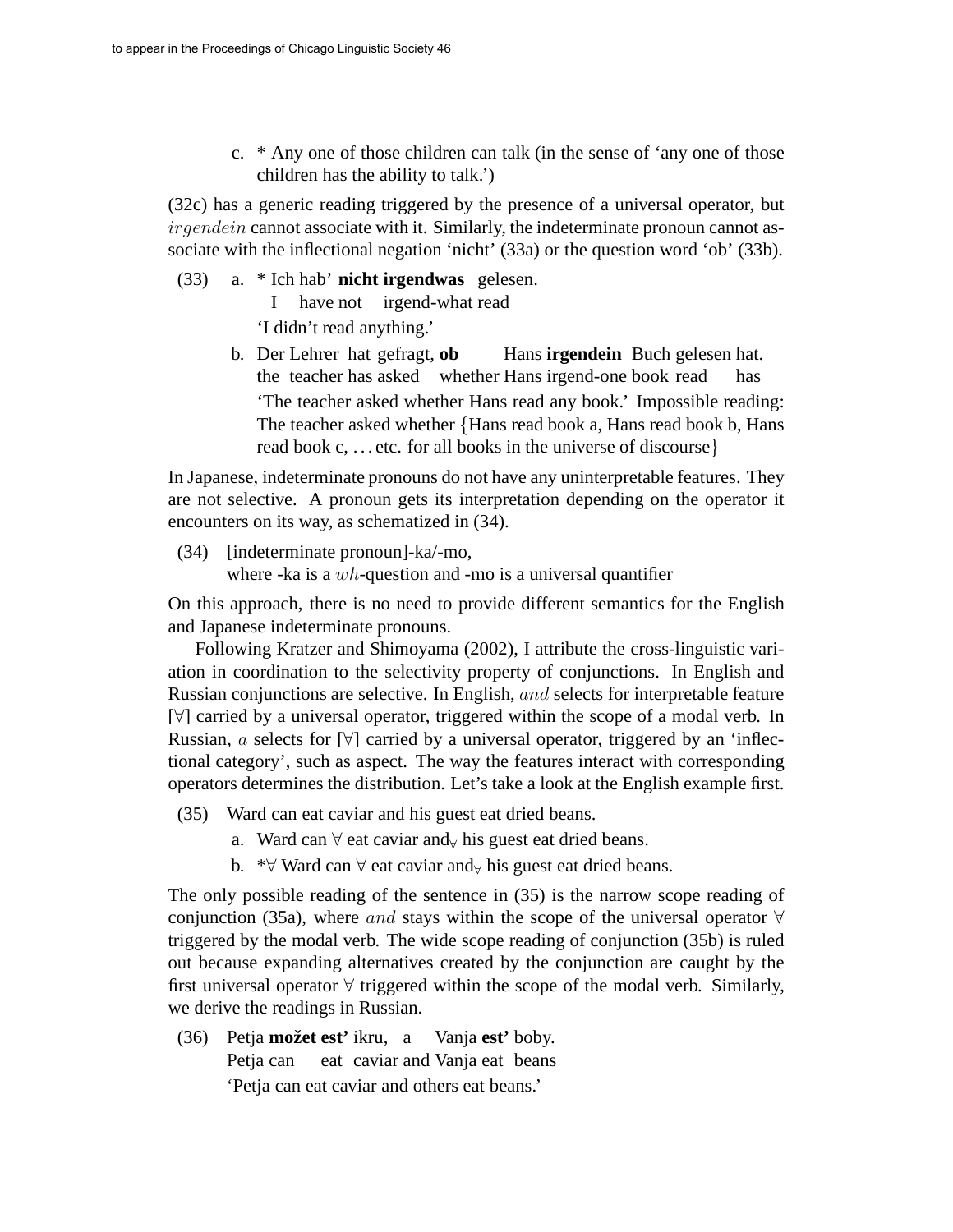- a. Petja can<sub> $[-asp]$ </sub>  $\forall$  eat caviar and<sub> $\forall$ </sub> Vanja eat beans.
- b. ∀ Petja can<sub> $[-asp]$ </sub> eat caviar and<sub>∀</sub> Vanja eat beans.

The narrow scope reading of conjunction  $(36a)$  is the result of a occurring within the scope of the universal operator  $\forall$  triggered by the modal verb, which has the feature [+asp]. In (36b), a takes wide scope over the modal, which has the feature [-asp], and which does not trigger the universal closure operator. In the latter case, the set of alternatives is closed by a default universal closure operation. The proposed analysis further supports "the no variation hypothesis" (Matthewson 2001), which claims that no crosslinguistic variation occurs in semantics; rather all languages share certain basic semantic structures.

#### **6 Final Remarks**

We started with addressing the interpretation puzzle in Russian gapping constructions. It emerged that gapping in Russian shares several properties with gapping in English. We have extended the small conjunct approach to gapping in Russian and argued for a unified analysis for gapping cross-linguistically. We have proposed a Hamblin semantics for conjunction and extended the proposal to coordination in Russian. To account for the difference between English and Russian, we proposed that conjunctions can be selective in a way that they carry uninterpretable features corresponding to the interpretable features on operators. In English, and has an uninterpretable feature  $[\forall]$  which has to be checked by its interpretable counterpart, such as a universal quantifier, triggered within the scope of a modal verb. In Russian, *a* has also an uninterpretable feature  $[\forall]$ , but it has to be checked against an 'inflectional category' such as aspect. The interaction between the features and corresponding operators is subject to syntactic constraints. The latter explains why there is no wide scope conjunction reading in English. On the current proposal, the difference between disjunction and conjunction in English and cross-linguistically is determined by selectivity. It is interesting to see how the proposal can derive distribution facts in disjunction and conjunction outside of gapping. We address this question in the near future.

### **References**

Alonso-Ovalle, Luis, 2006. *Disjunction in alternative semantics*.

- Chierchia, Gennaro. 2004. Scalar implicatures, polarity phenomena, and the syntax/pragmatics interface. *Structures and Beyond: The Cartography of Syntactic Structures Volume 3,* 39–103.
- Coppock, Elizabeth. 2001. Gapping: In defense of deletion. In *Proceedings of the Chicago Linguistics Society 37*, 133–148.